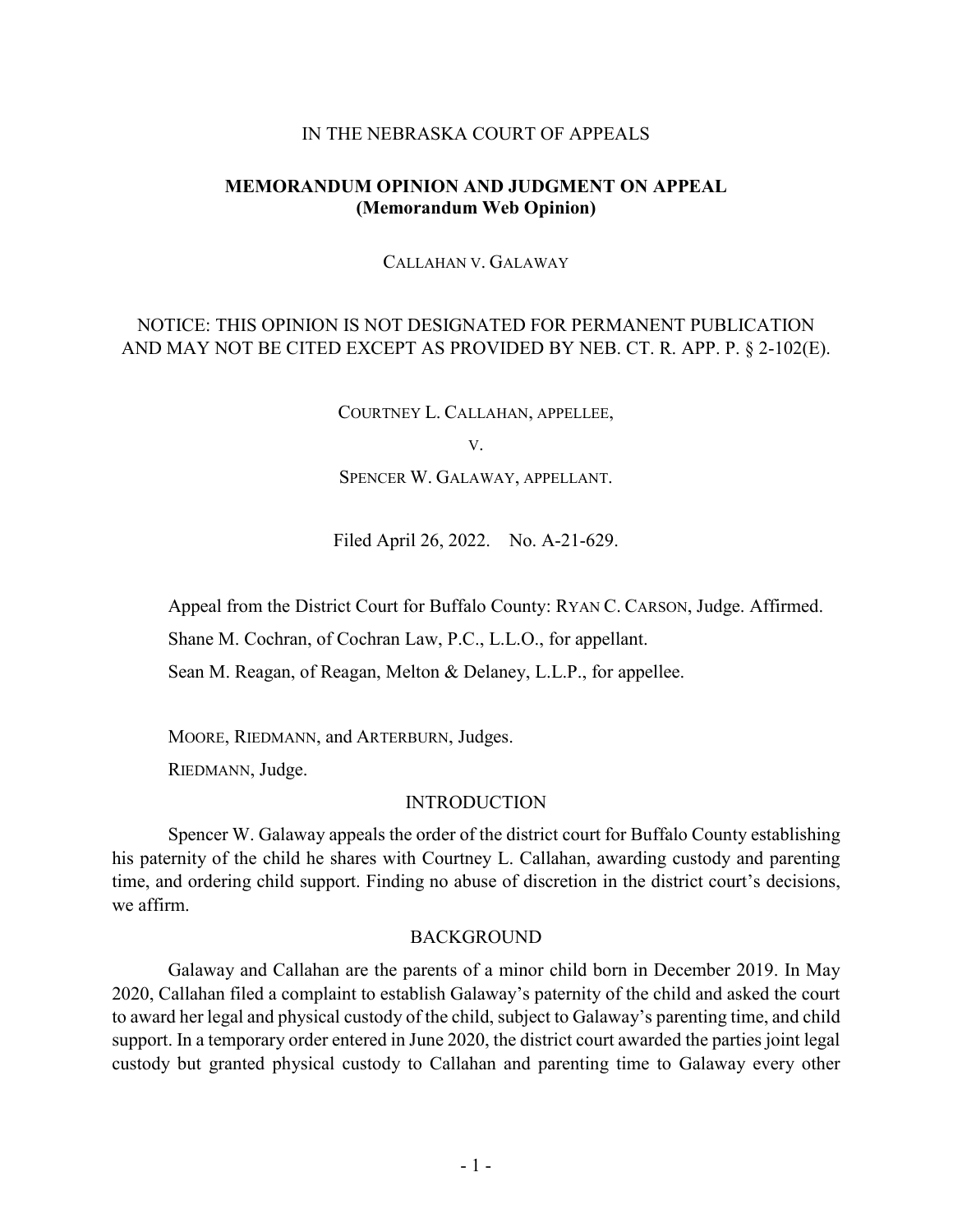weekend from Friday evening until Sunday evening and every Wednesday evening from 5:30 until 7:30. Galaway was also ordered to pay temporary child support of \$491 per month.

Trial on the issues of custody, parenting time, and child support occurred in May 2021. The evidence established that Galaway and Callahan met in October 2018. Galaway moved in with Callahan in her mother's house shortly before the child was born. After the birth, Callahan took 12 weeks off of work for maternity leave, and Galaway took off the month of December. The parties agreed that during that time, Galaway assisted with changing the child's diapers and giving her baths, but Callahan testified that she handled the majority of the parenting duties and that she had been the child's primary caregiver since her birth. Once Galaway returned to work in January 2020, he commuted approximately 90 minutes from Callahan's home in Kearney to his job in York. During that time, he also assisted in caring for Callahan's older daughter, who was 8 years old at the time of trial, including taking her to school in the mornings. The parties tried to make their relationship work, but once they ended it in May 2020, Galway moved back to York while Callahan remained in Kearney.

As the district court recognized in its order, the parties each acknowledged that there were impediments to their relationship. Galaway fathered a child with another woman, and that child was born in January 2020, approximately one month after the child he shares with Callahan was born. Similarly, Callahan was involved with another man while she and Galaway were together, and at the time of trial, she was in a relationship with that man. Despite these impediments, the parties each testified that they have been able to communicate and work together for the sake of their child. To this end, during the pendency of the case, they agreed to modify the court's temporary order such that Galaway had parenting time with the child every other Wednesday evening through Sunday evening, and they agreed that that arrangement was working well.

At the time of trial, Callahan was working as a receptionist at a medical facility, Monday through Friday from 8 a.m. until 5 p.m., earning \$14.32 per hour. She owns a three bedroom home in Kearney and lives with her current boyfriend and the minor child at issue here. She also shares custody of her older child with the child's father, who lives 4 blocks from her. She testified that her boyfriend and the minor child get along well and that the minor child and her older daughter are "best friends." Callahan testified that the minor child follows her older daughter everywhere she goes, and that the girls play together, take baths together, and are inseparable. They even converted one bedroom at her house to a playroom because her older daughter wanted to share a bedroom with the minor child.

Callahan was not opposed to Galaway having the minor child every other week in the summertime, but she was concerned about when the child begins kindergarten. The parties agreed that joint physical custody would not be feasible at that time because of the distance between them. Callahan was asked why she opposed a week on, week off arrangement currently, and she explained that she has observed her older daughter struggle with dividing time between her father and Callahan, testifying that "it's emotional" and that she feels like her older daughter "doesn't have a home" because she is switching back and forth so frequently. Therefore, she wanted the child she shares with Galaway to feel like she has a place to call home.

At the time of trial, Galaway was living and working in York. He works as a mechanic and shop manager at a transportation company earning \$24 per hour. He generally works Monday through Friday, 8 a.m. until 5 p.m., but his hours are flexible so he can take time off and make it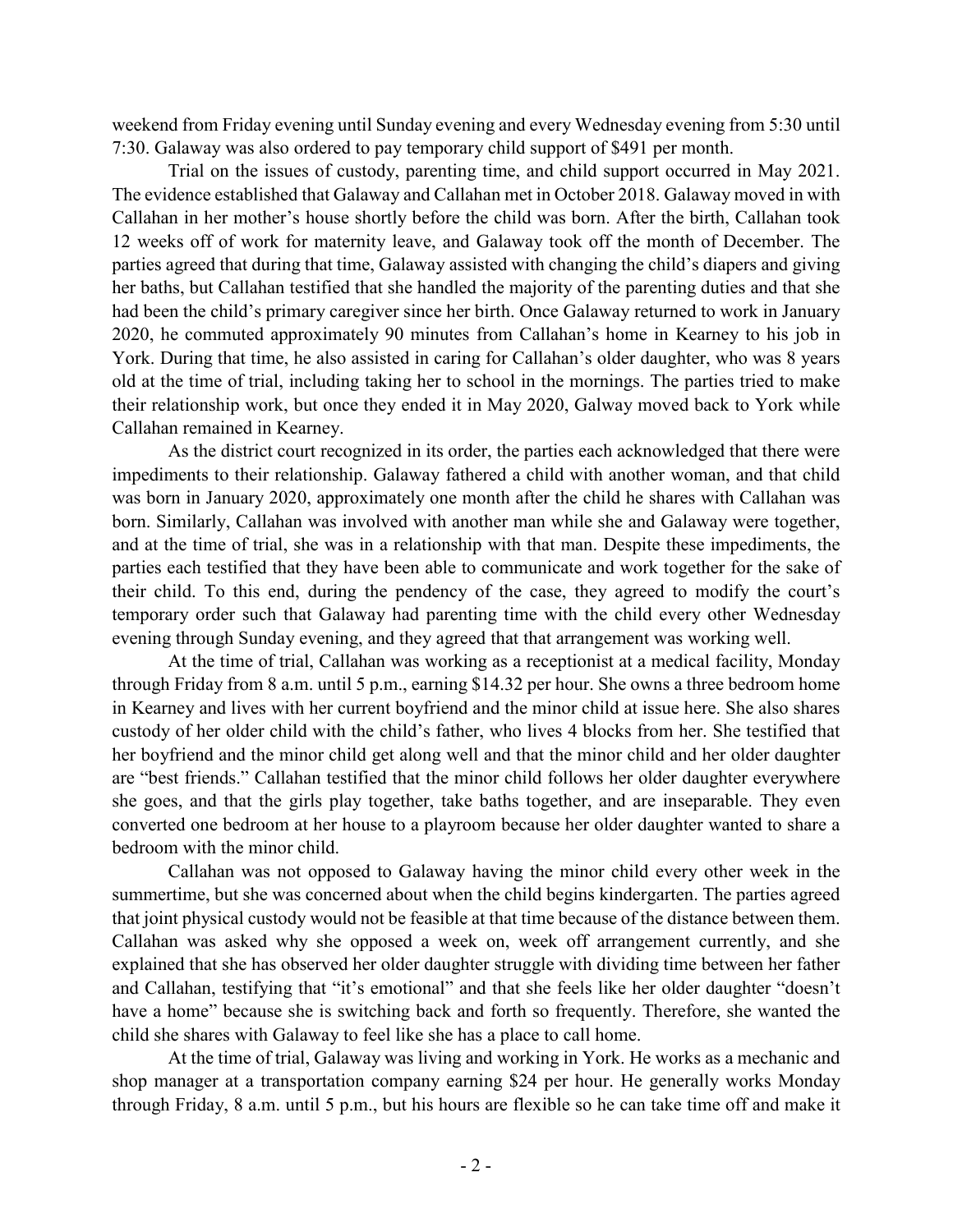up at another time if necessary. He also participates in stock car racing, and during racing season, which occurs in the summer months, he races on Thursday and Saturday nights. The races are family friendly, however, with other children present, and his mother testified that they purchased ear muffs for the minor child so she can attend the races with Galaway's family.

Galaway was living in a five bedroom house he purchased in late April 2020. He lives with his younger child and the child's mother, but they each testified that they are not romantically involved and have separate bedrooms. He also has a roommate who lives in the basement of the home. His younger child's mother helps provide child care for the minor child when Galaway is working because her work schedule does not frequently overlap with Galaway's. Even though they live together, Galaway pays her \$255 per month pursuant to a temporary child support order. Galaway requested joint physical custody of the minor child with a week on, week off schedule until the child begins kindergarten. At that time, he would like primary physical custody so the minor child and his younger child would be able to attend school together.

Galaway's tax returns from 2017, 2018, and 2019 were received into evidence at trial. For each of those years, he earned income beyond his full-time employment from side jobs such as harvesting, auto repair, and snow removal. He acknowledged that he did not claim some of his additional earnings, such as those from auto repair, on his tax returns because it was not a significant amount of money. He also acknowledged that he receives sponsorships from racing, but testified that he does not earn an income on racing and instead the sponsors cover certain costs like new tires on his car, fuel, or race admission fees. He was asked whether he claimed any of the sponsorships, either money or products, as income on his tax returns, and he responded that he had not but that he was going to do so for the first time this year. He also explained that he typically uses his vacation time from work to do some of his side jobs, but now that he has children, he is not going to do the side jobs as often in order to spend time with his children and use his vacation time to travel with his children.

The district court entered a written order after trial establishing Galaway's paternity of the minor child. The court found that both parties were fit parents who care about their child and provide for her safety and well-being. Thus, the parties were awarded joint legal custody. The court explained that while it carefully considered Galway's request for joint physical custody, it recognized the parties' acknowledgment that this arrangement would not be feasible once the child reaches school-age given the distance between Kearney and York. The court noted that the evidence showed that Galaway had been actively involved in the child's life and that he cares for his daughter very much, but that Callahan had been the primary caretaker of the child since her birth. Thus, the district court awarded primary physical custody to Callahan, finding that she was best able, "however slight," to continue to provide for the child's emotional growth and well-being. The court also reasoned that this arrangement was in the best interests of the child given her age, the importance of fostering a relationship between the child and parents, and the need to maintain stability for the child.

Galaway was awarded parenting time every other weekend from Thursday evening until Sunday evening until the child begins kindergarten. At that time, Galaway is to have parenting time every other weekend from Friday evening until Sunday evening with the option to extend his parenting time if there is no school on Friday or the following Monday. For the summer, the court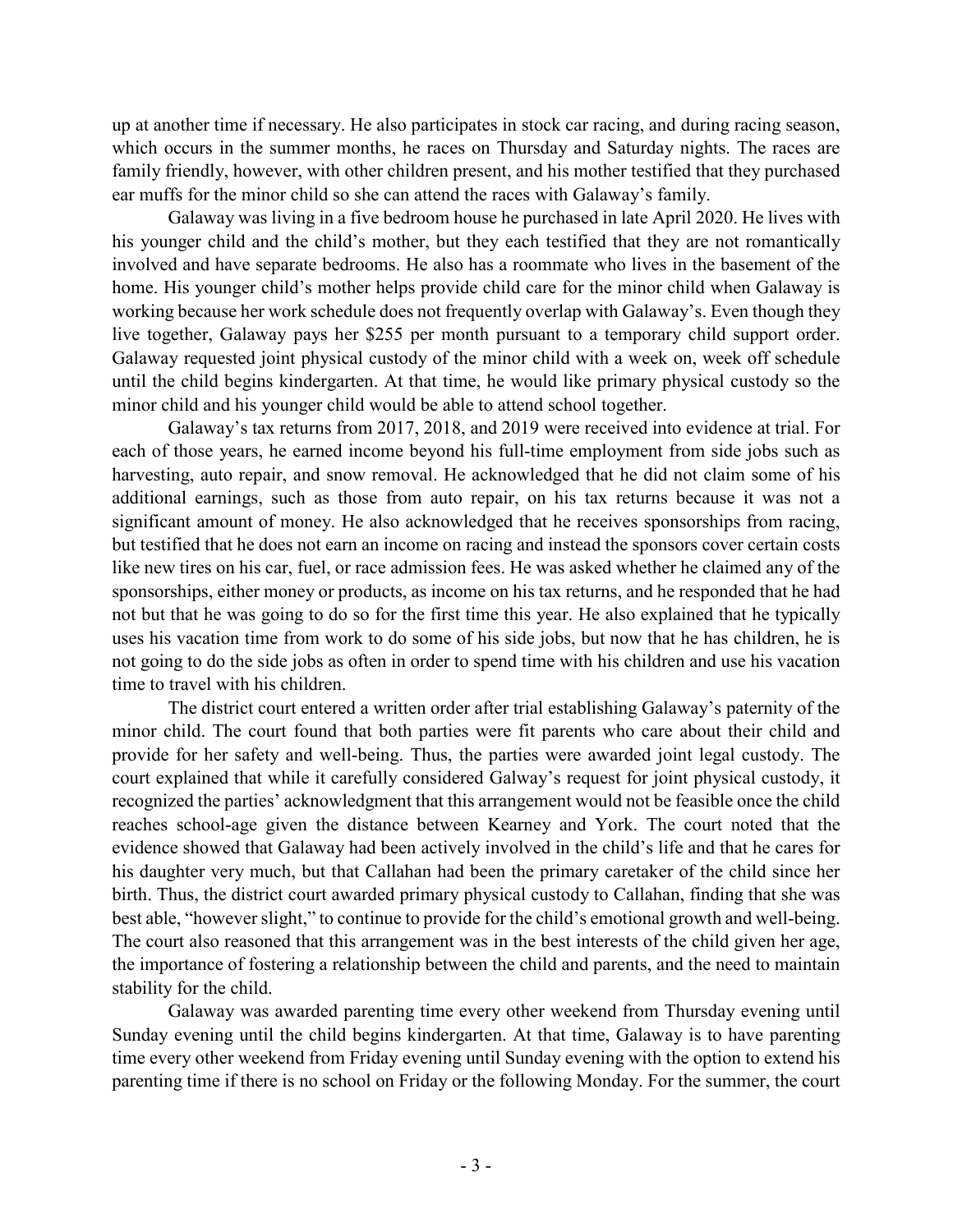awarded the parties week on, week off parenting time. Holidays were also divided between the parties.

With respect to child support, the district court found that Galaway earns \$24 per hour or a gross monthly income of \$4,160 from his full-time employment. It recognized that he is ordered to pay \$255 per month in child support for his other child. The court noted Galaway's testimony that he works a variety of other jobs during the year, including auto repair and snow removal, and noted that his tax returns reflect gross income of \$52,939 in 2019; \$54,422 in 2018; and \$47,167 in 2017. Thus, the court found it appropriate to utilize the average of these incomes to arrive at a gross annual income of \$51,509 or a gross monthly income of \$4,292. As a result, Galaway was ordered to pay \$542 per month in child support with a 50 percent abatement for June, July, and August due to having joint custody during those months.

Galaway subsequently filed a motion for new trial or motion to alter or amend. The court granted the motion in part, modifying the parenting plan to provide Galaway with parenting time every other weekend from *Wednesday* evening through Sunday evening, consistent with the parties' agreed modification of the temporary order during the proceedings. His motions were otherwise overruled. Galaway timely appeals.

#### ASSIGNMENTS OF ERROR

Galaway assigns that the district court erred in (1) failing to award the parties joint physical custody of the child until she reaches kindergarten age, (2) failing to award primary physical custody to him once the child reaches kindergarten age, and (3) its determination of child support by failing to use a joint custody worksheet and its calculation of his income.

### STANDARD OF REVIEW

In a filiation proceeding, questions concerning child custody determinations are reviewed on appeal de novo on the record to determine whether there has been an abuse of discretion by the trial court, whose judgment will be upheld in the absence of an abuse of discretion. *Tyler F. v. Sara P.*, 306 Neb. 397, 945 N.W.2d 502 (2020).

While a paternity action is one at law, the award of child support in such an action is equitable in nature. *State on behalf of Andrew D. v. Bryan B.*, 22 Neb. App. 914, 864 N.W.2d 249 (2015). A trial court's award of child support in a paternity case will not be disturbed on appeal in the absence of an abuse of discretion by the trial court. *Id*.

### ANALYSIS

#### *Physical Custody.*

In his first two assignments of error, Galaway challenges the district court's decision awarding primary physical custody of the child to Callahan, both now and once the child reaches kindergarten age. He asserts that the court should have awarded joint physical custody now and that he should have received primary physical custody once the child begins kindergarten. We find no abuse of discretion in the district court's decisions.

The Parenting Act, Neb. Rev. Stat. §§ 43-2920 to 43-2943 (Reissue 2016 & Cum. Supp. 2020), requires that all custody and parenting time arrangements be determined based on the best interests of the child. *State on behalf of Kaaden S. v. Jeffery T.*, 303 Neb. 933, 932 N.W.2d 692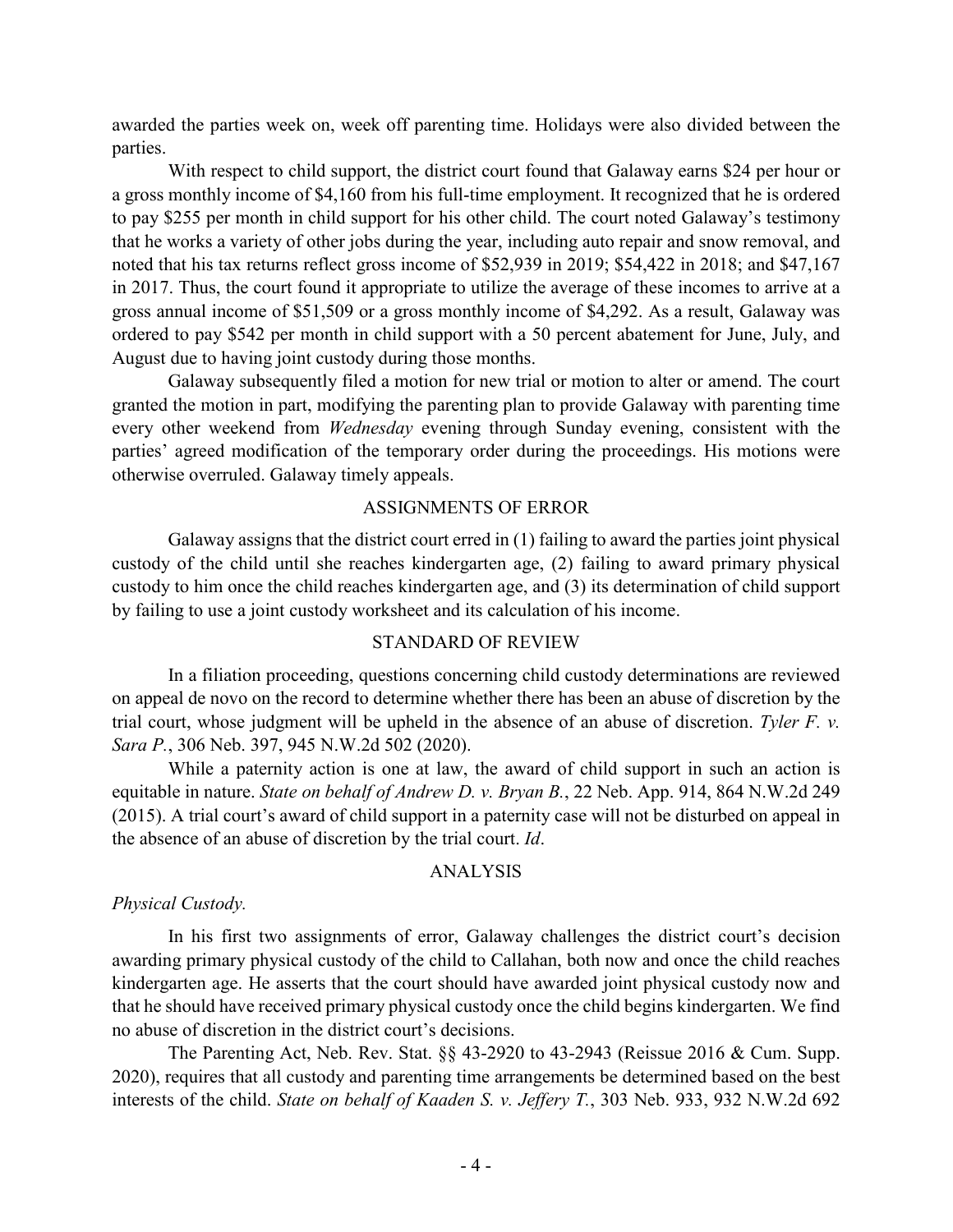(2019); § 43-2923(6). When determining the best interests of the child in deciding custody, a court must consider, at a minimum, (1) the relationship of the minor child to each parent prior to the commencement of the action; (2) the desires and wishes of a sufficiently mature child, if based on sound reasoning; (3) the general health, welfare, and social behavior of the child; (4) credible evidence of abuse inflicted on any family or household member; and (5) credible evidence of child abuse or neglect or domestic intimate partner abuse. *State on behalf of Kaaden S. v. Jeffery T., supra*; § 43-2923(6). The Parenting Act also provides that the best interests of a child require a parenting plan that provides for a child's safety, emotional growth, health, stability, physical care, and regular school attendance and which promotes a child's continued contact with his or her families and parents who have shown the ability to act in the child's best interests. *State on behalf of Kaaden S. v. Jeffery T., supra*; § 43-2923(3).

In addition to considering these statutory factors, our case law instructs that when making determinations as to the allocation of parenting time that is in a child's best interests, a trial court should also consider the parties' ability to communicate on issues such as transportation, homework, discipline, medical and dental appointments, and extracurricular activities. *State on behalf of Kaaden S. v. Jeffery T., supra*. Other relevant considerations include stability in the child's routine, minimization of contact and conflict between the parents, and the general nature and health of the individual child. *Id*.

No single factor is determinative, and different factors may weigh more heavily in the court's analysis depending on the evidence presented in each case. *Id*. The one constant is that in any proceeding involving a child, the best interests of the child shall be the standard by which the court adjudicates and establishes any custody, parenting time, visitation, or other access determinations as well as resolution of conflicts affecting each child. *Id*.; § 43-2921.

Here, the district court found that both parties are fit parents who love and care for their child, and we agree. Despite the circumstances of their romantic relationship with each other, they have worked together to modify the temporary order and agreed to a parenting time arrangement that worked for them, which is commendable. We also agree with the district court that both parents have been actively involved in the child's life but that Callahan has been more of the primary caretaker, although that is due, in some part, to the distance between Kearney and York both at the time the parties lived together and afterwards. We understand the district court's reasoning for granting Callahan primary physical custody as it relates to the child's young age and need for stability as well as the understanding that a week on, week off arrangement would not be feasible once the child enters kindergarten. Thus, the court's desire to begin a schedule now that is more easily maintained into the future is reasonable. This is particularly true here where Callahan expressed concern that the minor child would struggle in a joint physical custody arrangement as she has seen with her older child. A desire to maintain more stability and consistency also supports the court's decision to continue primary physical custody with Callahan, instead of Galaway, once the child enters kindergarten.

In short, although the district court could have awarded the parties joint physical custody or awarded primary physical custody to Galaway when the child begins kindergarten, it elected not to do so and explained its reasoning for those decisions. The question is not whether we would have awarded the same physical custody arrangement as did the district court, but whether the district court's decision constitutes an abuse of its discretion. A judicial abuse of discretion exists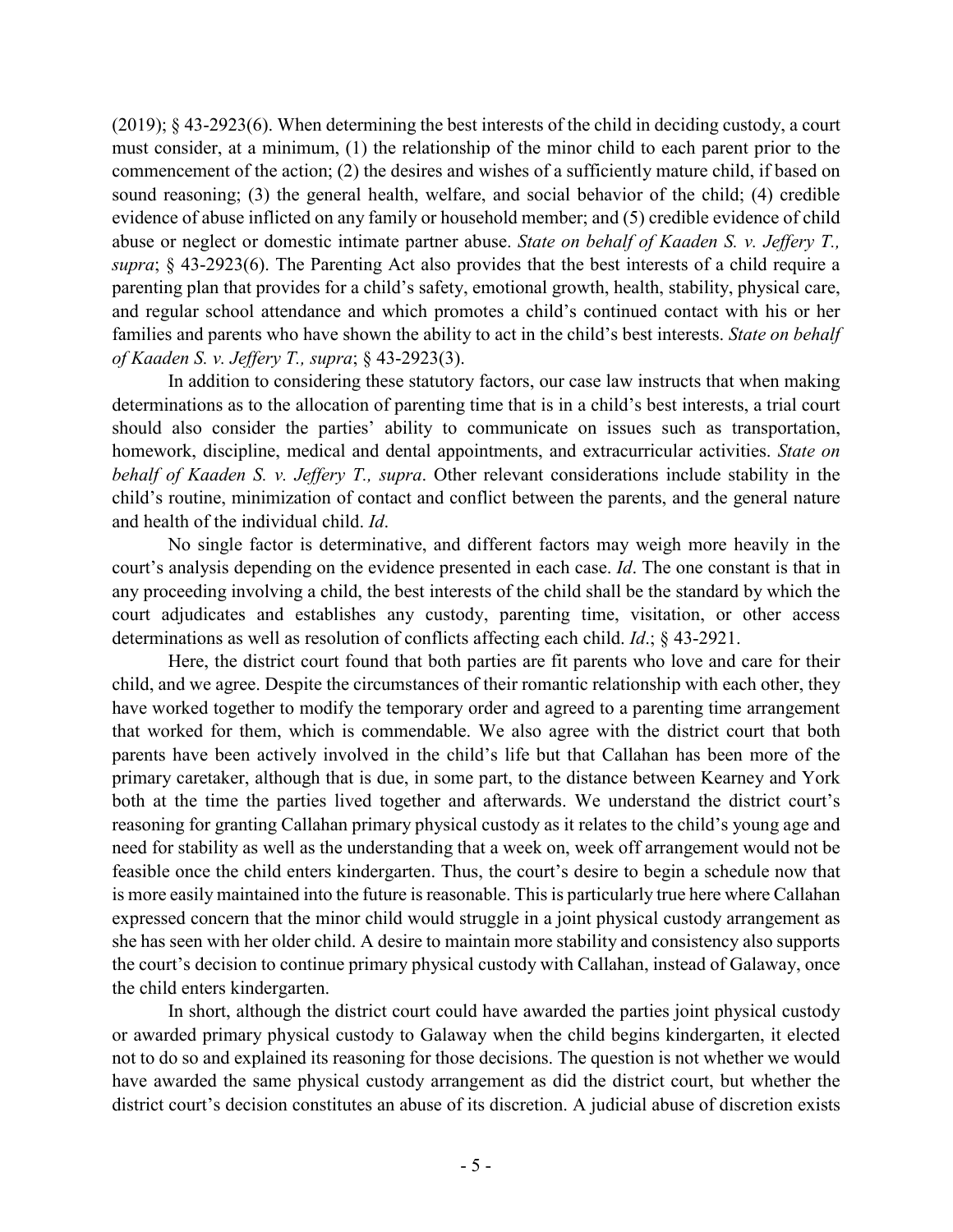when a judge, within the effective limits of authorized judicial power, elects to act or refrains from acting, and the selected option results in a decision which is untenable and unfairly deprives a litigant of a substantial right or a just result in matters submitted for disposition through a judicial system. *Boyer v. Boyer*, 24 Neb. App. 434, 889 N.W.2d 832 (2017). It was within the court's discretion to find that the child's best interests would be served by awarding primary physical custody to Callahan both now and once the child begins kindergarten. We therefore affirm the court's decisions regarding physical custody.

## *Child Support.*

Galaway alleges that the district court's child support calculation was erroneous for two reasons. He first claims that the court should have calculated child support using worksheet 3, the joint physical custody worksheet, rather than the sole custody worksheet, because of the number of days of parenting time he received. Additionally, he argues that the court should have utilized his 2020 income for child support purposes instead of an average of his income over the previous 3 years. We disagree with both of his arguments.

In general, child support payments should be set according to the Nebraska Child Support Guidelines. *State on behalf of Emery W. v. Michael W.*, 28 Neb. App. 956, 951 N.W.2d 177 (2020). Neb. Ct. R. § 4-212 (rev. 2011) of the child support guidelines sets forth the application of worksheet 3 as follows:

When a specific provision for joint physical custody is ordered and each party's parenting time exceeds 142 days per year, it is a rebuttable presumption that support shall be calculated using worksheet 3. When a specific provision for joint physical custody is ordered and one party's parenting time is 109 to 142 days per year, the use of worksheet 3 to calculate support is at the discretion of the court. . . . For purposes of these guidelines, a "day" shall be generally defined as including an overnight period.

Galaway attempts to calculate the number of days of parenting time he received, estimating that the number "gets very close to the 142-night threshold for a rebuttable presumption" as a basis for his argument that support should be calculated using worksheet 3. Brief for appellant at 33. What is missing, however, is a specific provision for joint physical custody. Under both scenarios outlined in § 4-212, use of worksheet 3 arises not only based upon the number of days of parenting time each parent receives, but also when the court orders "a specific provision for joint physical custody."

We recognize that where a parenting plan effectively establishes a joint physical custody arrangement, courts will so construe it, regardless of how prior decrees or court orders have characterized the arrangement. See *State on behalf of Kaaden S. v. Jeffery T.*, 303 Neb. 933, 932 N.W.2d 692 (2019). In prior cases, we have looked past the labels used by the trial court when describing the physical custody arrangement and have focused instead on the actual terms of the parenting plan adopted by the court, and where the child is spending roughly the same amount of time at each parent's residence, allowing both parents to exert continuous blocks of parenting time for significant periods of time, we have found those arrangements meet the statutory definition of joint physical custody. See *id*. Thus, it is the court's allocation of parenting time that drives the physical custody label, not the other way around. *Id*.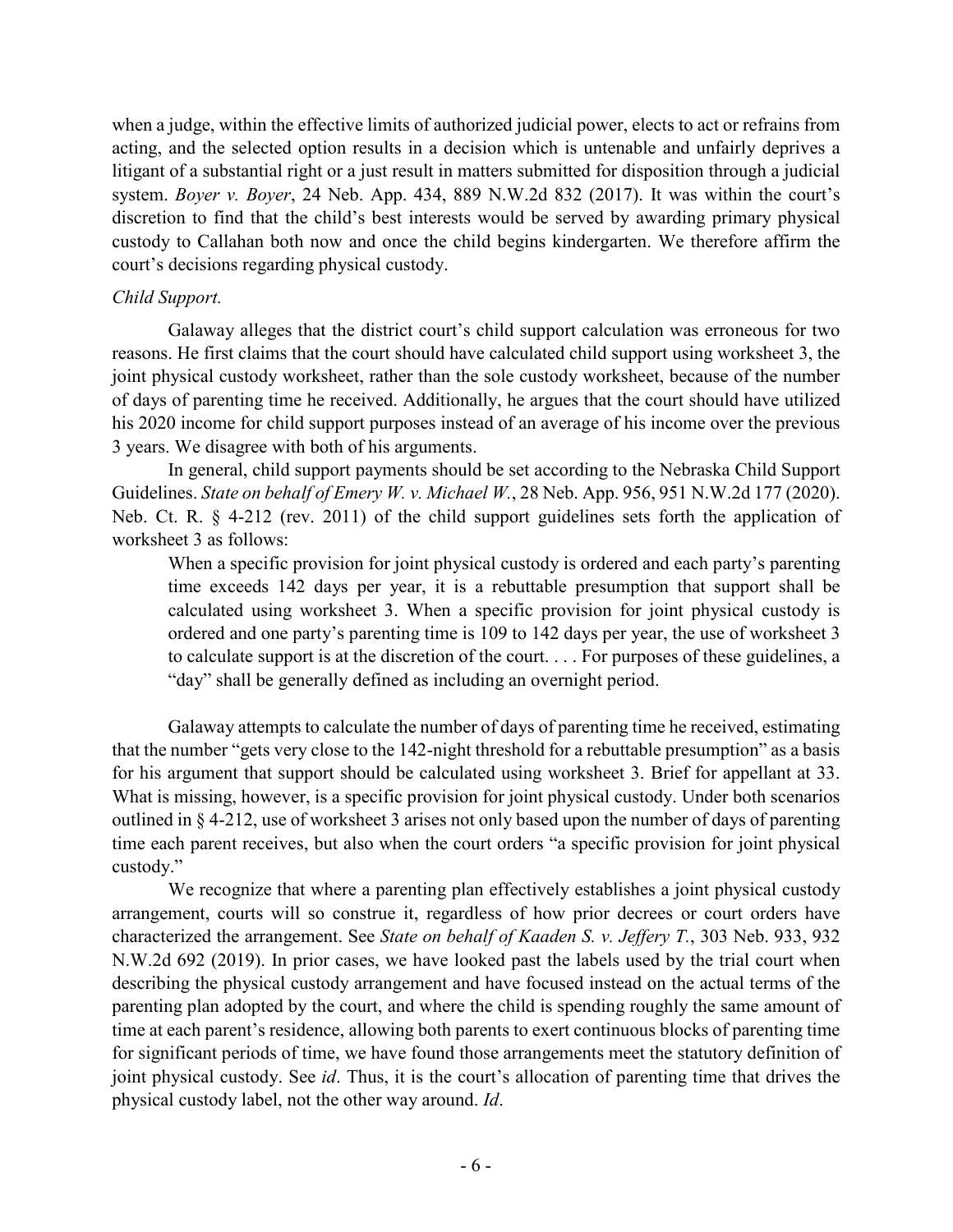Here, however, we do not find that the arrangement the district court ordered meets the statutory definition of joint physical custody, nor does Galaway argue that it does. Although he receives parenting time Wednesday through Sunday every other week, that amounts to a 4 day block out of every 14 days, whereas Callahan received the other consecutive 10 days of that time period. The arrangement in this case, therefore, is properly classified as primary physical custody with Callahan. Accordingly, because there is no specific provision for joint custody, the court did not err in failing to use worksheet 3 to calculate child support.

Galaway additionally argues that the court erred in averaging his income over a several year period in order to calculate his income for child support purposes. He asserts that instead, the court should have used his 2020 income, which he claims more accurately depicts his actual income.

The child support guidelines provide that in calculating the amount of child support to be paid, the court must consider the total monthly income, which is defined as income of both parties derived from all sources, except all means-tested public assistance benefits which includes any earned income tax credit and payments received for children of prior marriages and includes income that could be acquired by the parties through reasonable efforts. *Marshall v. Marshall*, 298 Neb. 1, 902 N.W.2d 223 (2017); Neb. Ct. R. § 4-204 (rev. 2020).

The Nebraska Supreme Court has not set forth a rigid definition of what constitutes income, but instead it has relied upon a flexible, fact-specific inquiry that recognizes the wide variety of circumstances that may be present in child support cases. *Marshall v. Marshall, supra*. Thus, income for the purposes of calculating child support is not necessarily synonymous with taxable income. *Id*. We take this flexible approach in determining a person's income for purposes of child support, because child support proceedings are, despite the child support guidelines, equitable in nature. *Id*. The child support guidelines provide that in the event of substantial fluctuations of annual earnings of either party during the immediate past 3 years, the income may be averaged to determine the percent of contribution of each parent. *Gress v. Gress*, 274 Neb. 686, 743 N.W.2d 67 (2007).

In the present case, Galaway argues that his 2020 earnings more accurately reflect his income because his 2017, 2018, and 2019 tax returns include additional earnings from side jobs that he testified he will no longer be working. Galaway did not testify that he was not going to do side jobs at all; rather, he was asked whether it would be fair to say that he was "not going to do those side jobs as much because [he was] going to spend more time with [his] kids," and he agreed that that would be a fair statement. Similarly, with respect to snow removal specifically, he explained that typically he would receive a call asking if he was available to do snow removal work in the winter, and now, if he has his children, he "won't be as available as [he has] been" to do snow removal work.

Galaway also admitted that he receives sponsorships from racing and that he has not yet claimed those as income for tax purposes. There was no evidence presented as to the value of the sponsorships.

We note that Galaway's pay from his full-time employment of \$24 per hour equates to a monthly income of \$4,160, and thus, the difference between that amount and the income utilized by the district court of \$4,292 is \$132 per month. Given this slight difference combined with the evidence that he may continue working side jobs on occasion and that he has unaccounted for